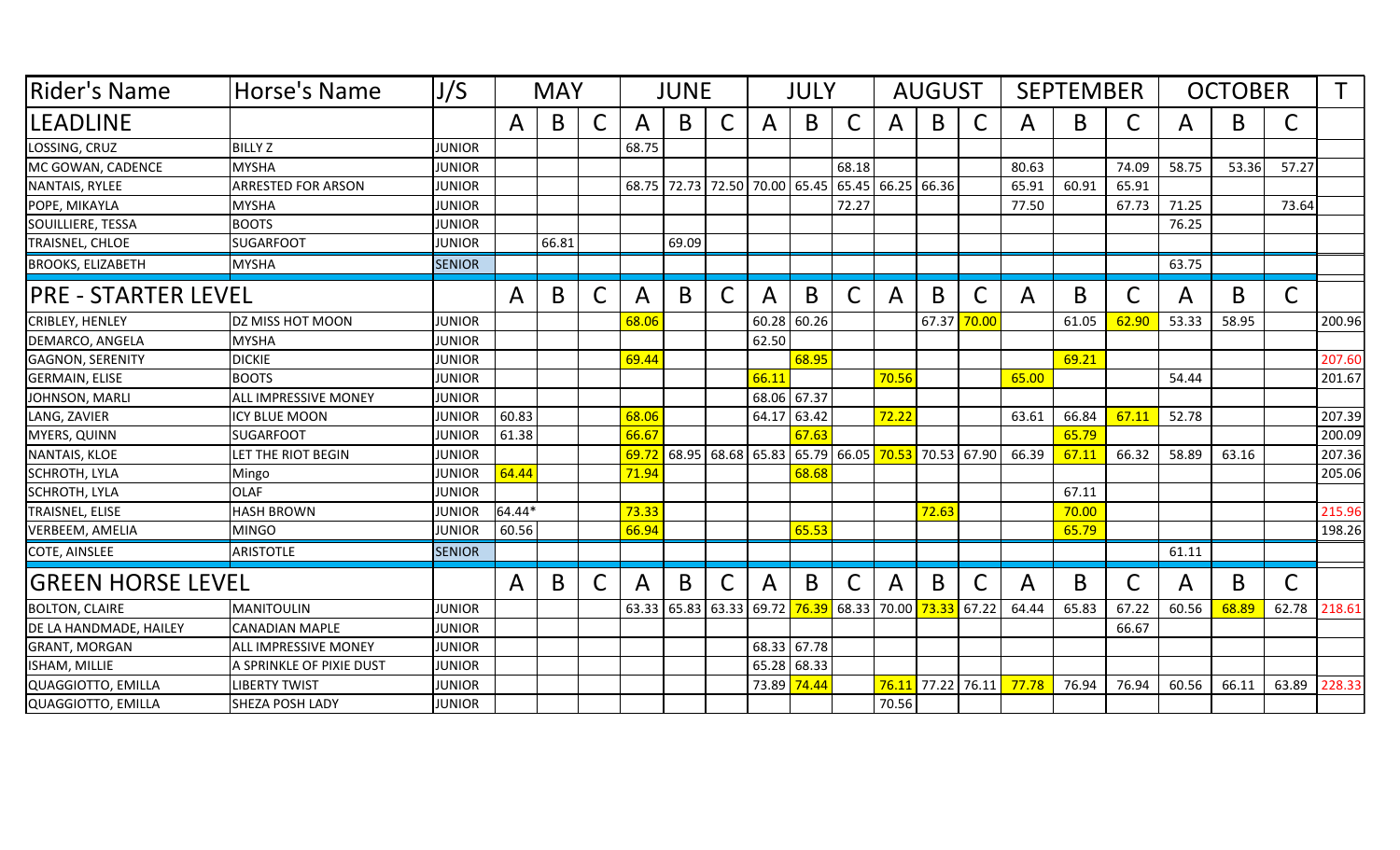| <b>BAXTER, SUSAN</b>       | PADDINGTON                | <b>SENIOR</b> | 61.67 |             |       | 62.78        |                   |               | 66.67       |               |             | 70.56        |                   |       | 65.28 |       |       | 64.44 |       |       | 202.51 |
|----------------------------|---------------------------|---------------|-------|-------------|-------|--------------|-------------------|---------------|-------------|---------------|-------------|--------------|-------------------|-------|-------|-------|-------|-------|-------|-------|--------|
| COMTE, JOANNE              | <b>ARWEN</b>              | <b>SENIOR</b> |       |             |       |              | 63.61             |               |             |               |             |              |                   |       | 65.83 |       |       |       |       | 53.89 | 183.33 |
| DRONFIELD, MADISON         | <b>VALENCIA</b>           | <b>SENIOR</b> |       |             |       | 67.22        | 67.50             |               |             |               |             |              |                   |       | 68.06 | 63.61 |       | 65.56 | 66.11 | 60.56 | 201.67 |
| FINCH, MEREDITH            | <b>MONSTER MASH</b>       | <b>SENIOR</b> | 60.56 | 58.61       |       |              |                   |               |             | 68.61 70.56   |             |              |                   |       | 66.39 | 70.00 |       |       |       |       | 201.12 |
| LANG, ANGELA               | MY TRIP TO VEGAS          | <b>SENIOR</b> |       |             |       |              |                   |               |             |               |             | 63.89        |                   | 61.67 | 70.83 |       | 64.72 | 57.78 | 63.89 | 61.11 | 198.61 |
| SIMARD, SARAH              | <b>VEGAS</b>              | <b>SENIOR</b> |       |             |       | 64.72        |                   | $65.28$ 64.17 | 69.17 71.67 |               | 66.67       |              | 63.89 65.00 63.89 |       | 63.61 | 66.67 | 62.22 | 58.89 | 64.44 | 62.22 | 203.62 |
| TURNER, JOANNE             | <b>JUST AN ILLUSION</b>   | <b>SENIOR</b> |       |             |       | 60.00        | 61.67             |               |             | 69.72         | 63.89       |              |                   |       |       |       |       | 60.00 | 61.67 |       | 193.06 |
| <b>TYMEC, ALICIA</b>       | SAVVY                     | <b>SENIOR</b> |       |             |       | 67.50        |                   |               |             | 70.83         |             |              |                   |       |       |       |       |       |       | 66.67 | 205.00 |
| <b>STARTER LEVEL</b>       |                           |               | A     | B           | С     | $\mathsf{A}$ | B                 | C             | A           | B             | $\mathsf C$ | $\mathsf{A}$ | B                 | C     | A     | B.    |       | A     | B.    |       |        |
| <b>BROCKMAN, AVA</b>       | HOT CHOCOLATE             | <b>JUNIOR</b> | 60.83 | 60.28 59.72 |       |              |                   |               |             |               |             |              |                   |       |       | 57.78 |       |       |       |       |        |
| DE LA HANDMADE, HAILEY     | <b>CANADIAN MAPLE</b>     | <b>JUNIOR</b> |       |             |       |              |                   |               |             |               |             |              |                   |       |       |       |       |       |       | 61.11 |        |
| DE LA HANDMADE, HAILEY     | <b>OVER THE MOON</b>      | <b>JUNIOR</b> |       |             |       |              |                   |               |             |               |             |              |                   | 76.67 |       |       |       |       |       |       |        |
| LANG, PIXIE                | <b>ICY BLUE MOON</b>      | <b>JUNIOR</b> | 61.67 |             |       | 66.67        |                   |               | 64.72       |               |             | 64.44        |                   | 65.56 | 64.72 |       | 64.72 | 59.44 |       |       | 196.95 |
| MILLS, HANNA               | <b>DZ MISS HOT MOON</b>   | <b>JUNIOR</b> |       |             |       |              |                   |               | 57.50       |               |             |              |                   |       |       |       |       |       |       |       |        |
| MOLLE, MAISIE              | <b>LIGHTNING MY QUEEN</b> | <b>JUNIOR</b> | 66.94 | 68.89 71.67 |       |              |                   |               |             |               |             |              |                   |       |       |       |       |       |       |       |        |
| ROUNG, JOCELYN             | <b>BOOMER</b>             | <b>JUNIOR</b> |       |             |       |              |                   |               | 61.94       | 60.56         |             |              |                   |       |       |       |       |       |       |       |        |
| SIMARD, MADISON            | <b>PRINCE CASPIAN</b>     | <b>JUNIOR</b> |       |             |       | 66.67        | 65.83             |               |             |               |             |              | 62.22 58.33       |       | 64.44 | 63.89 |       | 65.00 |       | 61.11 | 196.11 |
| TEPLOVS, CHRIS             | <b>OVER THE MOON</b>      | <b>SENIOR</b> |       |             |       | 68.61        |                   |               |             |               |             |              |                   |       |       |       |       |       |       |       |        |
| <b>BROWN, JANA</b>         | <b>KARIZMA</b>            | <b>SENIOR</b> |       |             |       | 67.22        |                   |               |             |               |             |              |                   |       |       |       |       |       |       |       |        |
| COE, JESSICA               | DROGO VON Z               | <b>SENIOR</b> |       |             |       |              |                   |               |             | 69.44         |             | 66.11        | 70.00             | 72.22 | 65.56 | 68.90 | 67.50 | 66.11 | 65.56 | 65.00 | 210.56 |
| ZINN-SHAMISA, ZITA         | <b>ONYX THE GRAND</b>     | <b>SENIOR</b> |       |             |       | 65.56        | 65.83             |               |             |               |             | 61.67        | 62.78             |       | 66.67 | 70.28 |       |       | 63.33 |       | 199.17 |
| DANCE, CAITLIN             | MY SILVER LINING          | <b>SENIOR</b> | 61.94 | 64.72       |       |              |                   |               |             |               |             |              |                   |       |       |       |       |       |       |       |        |
| <b>PRELIMINARY LEVEL</b>   |                           |               | A     | B           | C     | A            | B.                | C             | A           | B             | C           | A            | B                 | C     | A     | B     |       | A     | B     |       |        |
| CORT, LEAH                 | <b>OLLIE</b>              | <b>JUNIOR</b> | 71.50 |             |       | 76.25        |                   | 62.85         |             | 72.86         |             |              |                   |       |       |       | 68.25 |       |       |       | 220.61 |
| DE LA HANDMADE, HAILEY     | <b>CANADIAN MAPLE</b>     | <b>JUNIOR</b> |       |             |       |              |                   |               |             |               |             |              | 64.29             |       |       |       |       |       |       |       |        |
| <b>GOETZ, TYLER</b>        | <b>MINNIE</b>             | <b>JUNIOR</b> | 62.75 | 63.10       |       |              | 69.75 69.76 62.85 |               |             |               |             |              |                   |       |       |       |       |       |       |       |        |
| <b>GREEENWOOD, HEATHER</b> | <b>MAPLE</b>              | <b>JUNIOR</b> |       |             |       |              |                   |               | 66.75       |               |             |              |                   |       |       |       |       |       |       |       |        |
| <b>INGRATTA, NADIA</b>     | CHASE ON THE CASE         | <b>JUNIOR</b> | 61.00 |             | 60.50 | 66.25        |                   |               |             |               |             |              |                   |       |       |       |       |       |       | 66    |        |
| MOLLE, MAISIE              | <b>LIGHTNING MY QUEEN</b> | <b>JUNIOR</b> |       |             |       | 66.75        |                   |               |             | $67.25$ 69.76 | 66.50       |              |                   |       |       |       |       | 56.00 | 52.38 | 56    | 192.51 |
| MUSTARD, SOPHIE            | <b>SUGARFOOT</b>          | <b>JUNIOR</b> | 68.25 |             |       |              | 70.00 66.91 65.25 |               |             | 64.76         |             |              |                   |       |       |       | 60.75 |       |       |       | 203.01 |